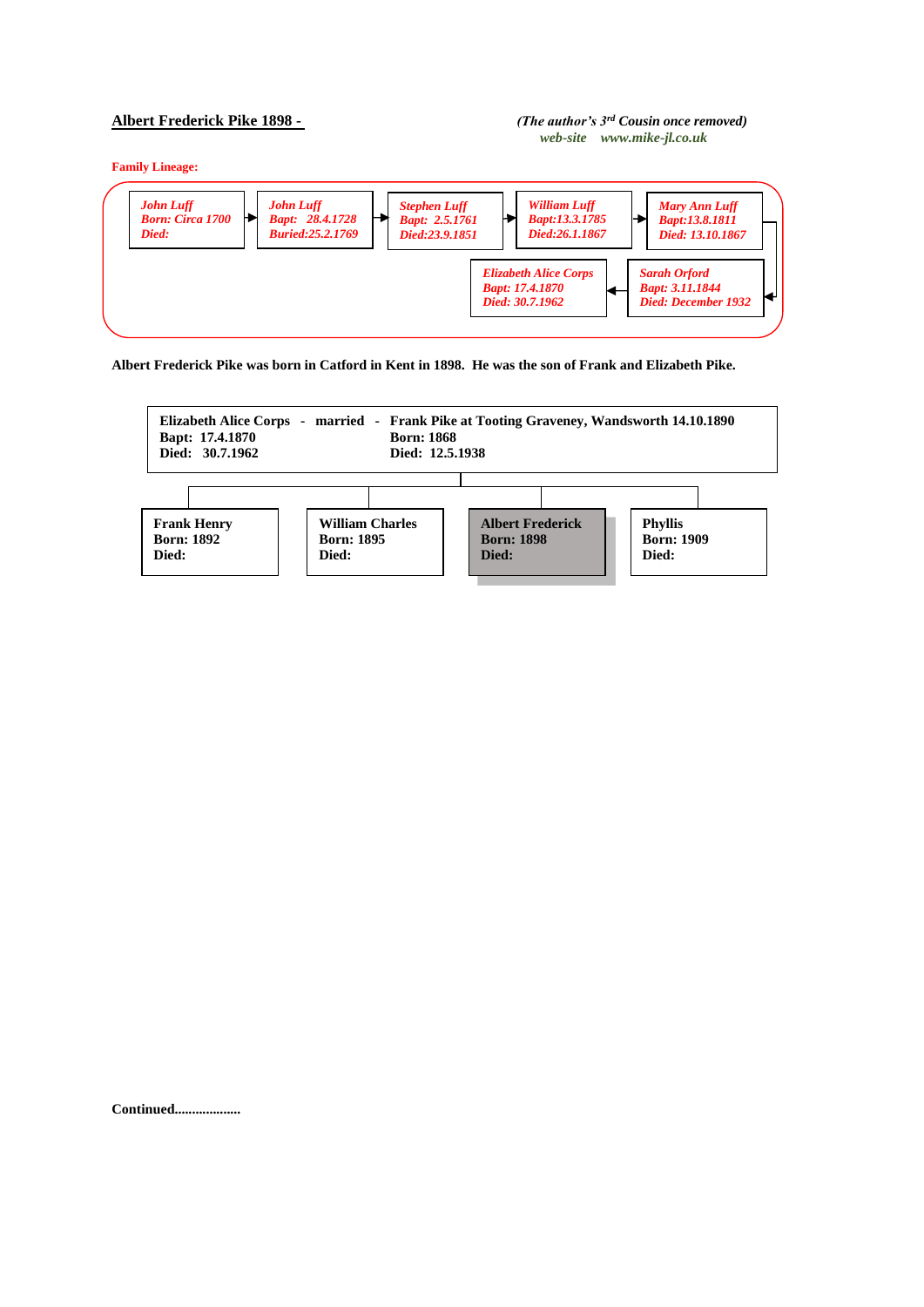| Sola I | Havenan rarto<br>τ                                                                                                                                                                                                                                                                                                                                                                                 | Civil Parish                |      |                              |   | <b>Ecclesiastical Parish</b><br>$\overline{a}$ |   | Borough, ex Historical<br>- oth Curiolay Berman<br>of Causus fait of |                                       | 10     | $\overline{\mathbf{u}}$ | 19                                                | <b>Road-District-</b><br>Ward of Municipal Rorough<br>spatford sant of<br>$F_{18}$ | 15                                     | 38                                                                                                                    | Parliamentary Becough<br>Lumham han               | Town or Village or Hamlet                                                         |
|--------|----------------------------------------------------------------------------------------------------------------------------------------------------------------------------------------------------------------------------------------------------------------------------------------------------------------------------------------------------------------------------------------------------|-----------------------------|------|------------------------------|---|------------------------------------------------|---|----------------------------------------------------------------------|---------------------------------------|--------|-------------------------|---------------------------------------------------|------------------------------------------------------------------------------------|----------------------------------------|-----------------------------------------------------------------------------------------------------------------------|---------------------------------------------------|-----------------------------------------------------------------------------------|
|        | ROAD, STREET, &c., and<br>No. or NAME of HOUSE                                                                                                                                                                                                                                                                                                                                                     |                             | خالد | ROUNDS<br>Uninisebitori<br>÷ | 쯮 |                                                | Ħ | Name and Surname of                                                  | RELATION                              | lð     |                         | $\frac{\Delta\mathcal{L}_1}{\Delta\mathcal{L}_2}$ | <b>PROFESSION OR OCCUPATION</b>                                                    | Encyloyer,<br>Worker,<br>$Omn$ account | $\begin{array}{c} \mathbf{U} \\ \mathbf{Working} \\ \mathbf{a} \\ \mathbf{B} \\ \mathbf{B} \\ \mathbf{B} \end{array}$ | WEERS BORN                                        | (i) Deaf and Dumb<br>(ii) Slind<br>(2) Lunatic<br>(4) Imboriis, feeble-<br>minded |
| 276    | 68 Vilverman                                                                                                                                                                                                                                                                                                                                                                                       |                             |      |                              |   |                                                |   | ottas.<br>den                                                        | $\mathscr{H}_{\mathbf{Z} \mathbf{Z}}$ |        | Males / Few<br>$-32$    |                                                   | Class Worth                                                                        |                                        |                                                                                                                       | chathan<br>Kent                                   |                                                                                   |
|        | 226 20                                                                                                                                                                                                                                                                                                                                                                                             | s                           |      |                              |   |                                                |   | lebecci<br>$+2$<br>outa                                              | book.<br>MEn.                         |        | 122                     | 23                                                | cintoms)<br>$\mathcal{N}$<br>st.c.<br>ford Clark work                              |                                        |                                                                                                                       | speciate sarafuld.<br>ind                         | Hothory                                                                           |
|        |                                                                                                                                                                                                                                                                                                                                                                                                    |                             |      |                              |   |                                                |   | Joann<br>Sa<br>40                                                    |                                       |        |                         |                                                   |                                                                                    |                                        |                                                                                                                       | $\overline{A_{D}}$<br>$\mathcal{L}_{\mathcal{D}}$ |                                                                                   |
|        | 22                                                                                                                                                                                                                                                                                                                                                                                                 | бо                          |      |                              |   |                                                |   |                                                                      |                                       |        | 17                      |                                                   | Beach morte                                                                        |                                        |                                                                                                                       | Same<br>Seem                                      | $\overline{\nu}$                                                                  |
|        |                                                                                                                                                                                                                                                                                                                                                                                                    |                             |      |                              |   |                                                |   | unin 5.                                                              | nise<br>Mah Santid                    |        |                         | 412<br>20                                         |                                                                                    |                                        |                                                                                                                       | s.<br>forking<br>Carry<br>mainth                  |                                                                                   |
| 78     | $7 +$                                                                                                                                                                                                                                                                                                                                                                                              | DО                          | ı    |                              |   |                                                |   |                                                                      |                                       |        | 33                      |                                                   | i n<br>Patricióre                                                                  |                                        |                                                                                                                       | Nord Horale<br>وهمد                               |                                                                                   |
|        | $\cdot$                                                                                                                                                                                                                                                                                                                                                                                            |                             |      |                              |   |                                                |   | enclerk a so rife                                                    |                                       |        |                         | $\mathcal{J}$                                     | ⊛<br>lico                                                                          | orles                                  |                                                                                                                       | s<br>annano                                       |                                                                                   |
|        |                                                                                                                                                                                                                                                                                                                                                                                                    |                             |      |                              |   |                                                |   | $\boldsymbol{\star}$<br>₽                                            |                                       | Ŝ      | Ý<br>6                  |                                                   |                                                                                    |                                        |                                                                                                                       | Bathany<br>so<br>st                               |                                                                                   |
|        |                                                                                                                                                                                                                                                                                                                                                                                                    |                             |      |                              |   |                                                |   | recurso<br>cessi                                                     | $S_{\tau\tau}$                        |        |                         |                                                   |                                                                                    |                                        |                                                                                                                       | Arentos<br>reach<br>Barbora                       |                                                                                   |
|        | 22376                                                                                                                                                                                                                                                                                                                                                                                              | so                          |      |                              |   |                                                |   |                                                                      | Nead                                  |        | 65                      |                                                   |                                                                                    | ranky                                  |                                                                                                                       | andon Hormarditch                                 |                                                                                   |
|        |                                                                                                                                                                                                                                                                                                                                                                                                    |                             |      |                              |   |                                                |   | $A - p$                                                              | ness                                  |        |                         | 53                                                |                                                                                    |                                        |                                                                                                                       | $n$ ddo<br>Infield                                |                                                                                   |
| 780    | 78                                                                                                                                                                                                                                                                                                                                                                                                 | Фo                          |      |                              |   |                                                |   | Ses P<br>Geot<br>so<br>Frederick R Gosser Nel                        | 411                                   |        |                         |                                                   |                                                                                    | rother                                 |                                                                                                                       | ranch<br>ust<br>outhwork low                      | Cydenham<br>Helidon                                                               |
|        |                                                                                                                                                                                                                                                                                                                                                                                                    |                             |      |                              |   |                                                |   |                                                                      | Aise.                                 |        |                         |                                                   |                                                                                    |                                        |                                                                                                                       | Brighton                                          |                                                                                   |
| 28)    | 80                                                                                                                                                                                                                                                                                                                                                                                                 | so                          |      |                              |   |                                                |   | Joseph Head                                                          |                                       |        |                         |                                                   |                                                                                    | Ø                                      |                                                                                                                       | siddle<br>12.11                                   |                                                                                   |
|        |                                                                                                                                                                                                                                                                                                                                                                                                    |                             |      |                              |   |                                                |   |                                                                      | $\eta_{45}$<br>6.01                   | ς      | 2                       | 29                                                |                                                                                    |                                        |                                                                                                                       | outher<br>Freence<br>rout                         | reh                                                                               |
|        |                                                                                                                                                                                                                                                                                                                                                                                                    |                             |      |                              |   |                                                |   | ared DO                                                              | Dans                                  |        |                         | 6.724                                             |                                                                                    |                                        |                                                                                                                       | Carton                                            |                                                                                   |
| УÚ     | 82                                                                                                                                                                                                                                                                                                                                                                                                 | so                          |      |                              |   |                                                |   | lór.<br><i>Ileal</i>                                                 | Nead                                  | Nie    |                         | $\gamma$                                          | on our free<br>1111111                                                             |                                        |                                                                                                                       | Acres<br>$\kappa$ .                               | un                                                                                |
|        | 83 84                                                                                                                                                                                                                                                                                                                                                                                              | $\mathcal{A}_{\mathcal{D}}$ |      |                              |   |                                                |   | explet<br>Jana                                                       | Aniel nuis<br>teach.                  | ₫      | 94                      |                                                   | Communical Carl hooks                                                              |                                        |                                                                                                                       | sv                                                | Tostmins                                                                          |
|        |                                                                                                                                                                                                                                                                                                                                                                                                    |                             |      |                              |   |                                                |   |                                                                      | Neth                                  |        |                         | 12                                                |                                                                                    |                                        |                                                                                                                       | $\tau$                                            | rood                                                                              |
|        |                                                                                                                                                                                                                                                                                                                                                                                                    |                             |      |                              |   |                                                |   |                                                                      | Aand S                                |        | э                       | 3                                                 |                                                                                    |                                        |                                                                                                                       | Carpor<br>Keut                                    | d                                                                                 |
|        |                                                                                                                                                                                                                                                                                                                                                                                                    |                             |      |                              |   |                                                |   | hо<br>enden                                                          | Son                                   | s      |                         |                                                   |                                                                                    |                                        |                                                                                                                       | sэ<br>$\Delta n$<br>bб<br>óo                      |                                                                                   |
|        |                                                                                                                                                                                                                                                                                                                                                                                                    |                             |      |                              |   |                                                |   | DО<br>voris<br>ada Mallis                                            | band<br>want                          | S<br>₫ |                         | $\bar{28}$                                        | Laundry                                                                            | booker                                 |                                                                                                                       | condon.                                           | It some word                                                                      |
|        |                                                                                                                                                                                                                                                                                                                                                                                                    |                             |      |                              |   |                                                |   | Jessie Ellis                                                         | 5240                                  | o      |                         | $\sim$                                            | * propetic Service                                                                 | rooked                                 |                                                                                                                       | Runey                                             | Cam Kronall                                                                       |
|        |                                                                                                                                                                                                                                                                                                                                                                                                    |                             |      |                              |   |                                                |   |                                                                      |                                       |        |                         |                                                   |                                                                                    |                                        |                                                                                                                       |                                                   |                                                                                   |
|        | $\begin{tabular}{ c c c c c c } \hline \textbf{Total} & \textbf{of} & \textbf{Bessel} \\ \hline \textbf{Bessel} & \textbf{out} & \textbf{of} & \textbf{of} \\ \hline \textbf{second} & \textbf{out} & \textbf{in} \\ \hline \end{tabular} \begin{tabular}{ c c c c c c c c c } \hline \textbf{Cyclic} & \textbf{Cyclic} \\ \hline \textbf{0} & \textbf{out} & \textbf{in} \\ \hline \end{tabular}$ |                             |      |                              |   |                                                |   | Total of Males and of Females. 44                                    |                                       |        |                         | 16                                                |                                                                                    |                                        |                                                                                                                       |                                                   |                                                                                   |
|        |                                                                                                                                                                                                                                                                                                                                                                                                    |                             |      |                              |   |                                                |   |                                                                      |                                       |        |                         |                                                   |                                                                                    |                                        |                                                                                                                       |                                                   |                                                                                   |
|        |                                                                                                                                                                                                                                                                                                                                                                                                    |                             |      |                              |   |                                                |   |                                                                      |                                       |        |                         |                                                   |                                                                                    |                                        |                                                                                                                       |                                                   |                                                                                   |
|        |                                                                                                                                                                                                                                                                                                                                                                                                    |                             |      |                              |   |                                                |   |                                                                      |                                       |        |                         |                                                   |                                                                                    |                                        |                                                                                                                       |                                                   |                                                                                   |

**The 1901 Census shows Albert Frederick, aged 3, living with his family at 74, Silvermore, Lewisham.** 

| <b>Name</b>           |       | <b>Position in</b> Condition Age/Sex |             | <b>Profession</b>                     | <b>Birth Place</b>          |
|-----------------------|-------|--------------------------------------|-------------|---------------------------------------|-----------------------------|
|                       | House |                                      |             |                                       |                             |
| <b>Frank Pike</b>     | Head  |                                      |             | Married 33 Male Detective Police Sgnt | <b>West Horsley, Surrey</b> |
| Elizabeth A Pike      | Wife  | Married                              | 31 F/male   |                                       | <b>Farnham, Surrey</b>      |
| <b>Frank H Pike</b>   | Son   |                                      | Male<br>- 9 |                                       | <b>Balham, Surrey</b>       |
| <b>William C Pike</b> | Son   |                                      | 6 Male      |                                       | <b>Brixton, Surrey</b>      |
| <b>Albert F</b>       | Son   |                                      | 3 Male      |                                       | <b>Catford, Kent</b>        |
|                       |       |                                      |             |                                       |                             |